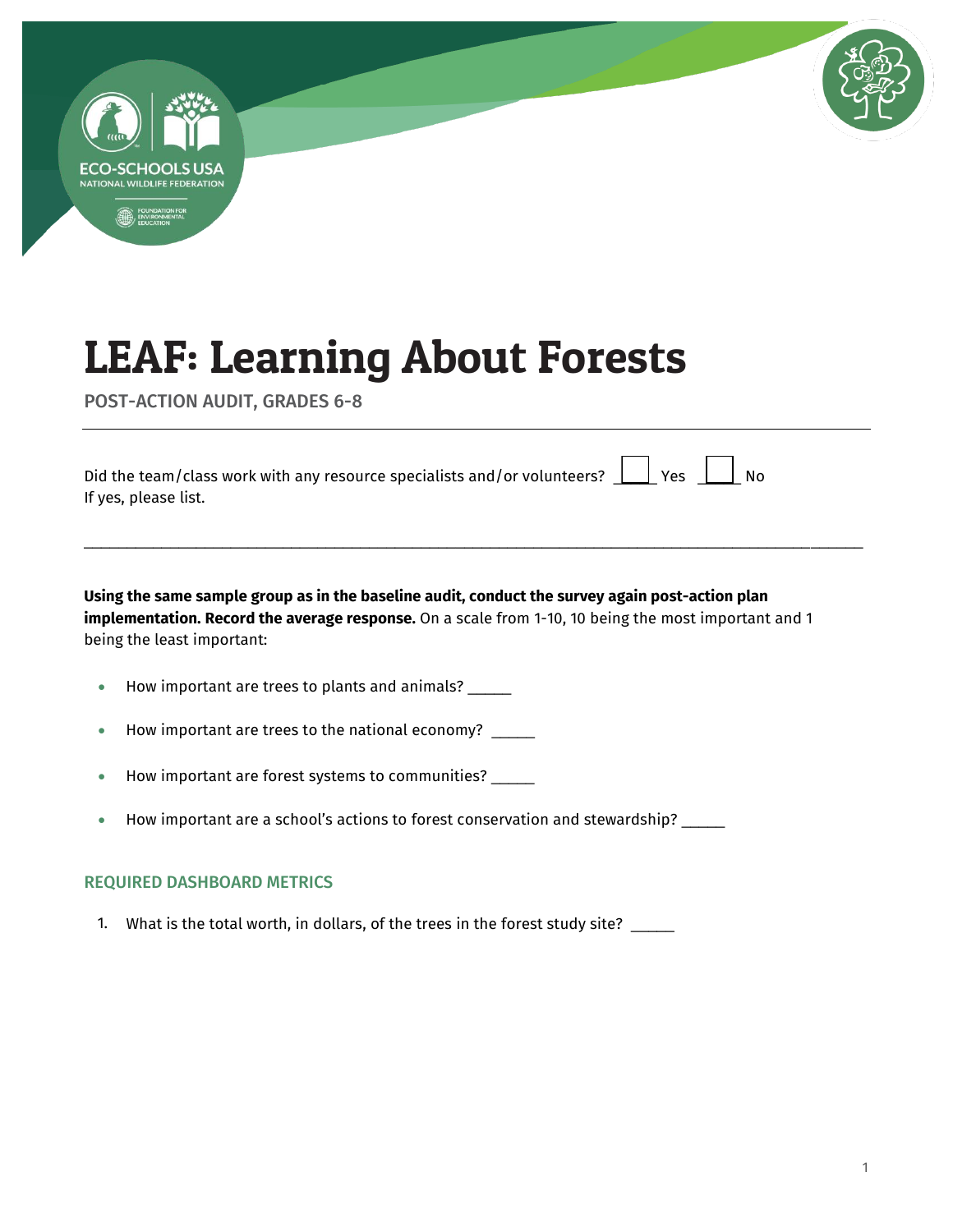

POST-ACTION AUDIT, GRADES 6-8



### TABLE 1. DEFINING THE STUDY SITE

| 1. | Confirm the GPS coordinates for the forest study<br>site, by comparing them to your coordinates in the<br>baseline audit. Use you smartphone's GPS or go to:<br>https://www.whatsmygps.com to find the<br>coordinates. | Longitude W New York Products and Congress of the Congress of the Congress of the Congress of the Congress of the Congress of the Congress of the Congress of the Congress of the Congress of the Congress of the Congress of |  |  |
|----|------------------------------------------------------------------------------------------------------------------------------------------------------------------------------------------------------------------------|-------------------------------------------------------------------------------------------------------------------------------------------------------------------------------------------------------------------------------|--|--|
| 2. | Is the study site being actively managed?<br>If yes, for what? Check all that apply.                                                                                                                                   | )Yes ( )No<br>Firewood<br>Timber  <br>Wildlife Habitat                                                                                                                                                                        |  |  |
| 3. | How many trees are in the forest study site?                                                                                                                                                                           | A few (less than 5)<br>Some (between 6 and 12)<br>Many (more than 12)<br>Exact number if known _                                                                                                                              |  |  |
| 4. | If there are dead trees on the study site, count the<br>number of standing fallen dead trees.                                                                                                                          | N/A<br>Standing dead trees (snags)<br>Fallen dead trees (logs)                                                                                                                                                                |  |  |
| 5. | What types of trees are found in the study site?                                                                                                                                                                       | Deciduous (<br>)Evergreen (<br>Mixed                                                                                                                                                                                          |  |  |
| 6. | How is land used surrounding the study site?<br>Check all that apply.                                                                                                                                                  | Residential<br>Park or Public Green Space<br>Commercial<br><b>Undeveloped Land</b>                                                                                                                                            |  |  |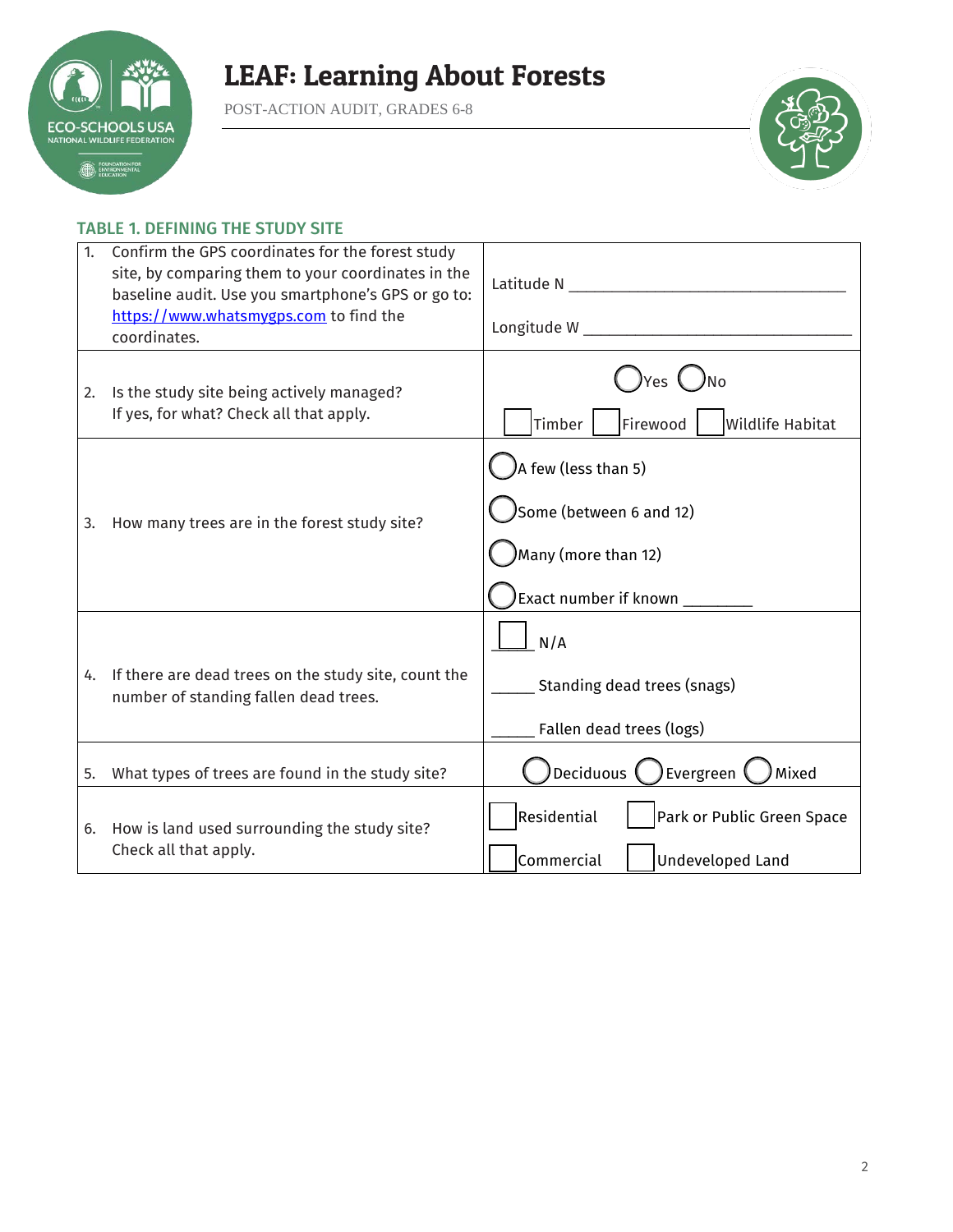

POST-ACTION AUDIT, GRADES 6-8



### CHART 1. TREE SPECIES DATA

Reassess the 5-10 trees from the baseline audit and complete Chart 1. If needed, refer to the **Forest Study Site Measurement Guide**.

| <b>Tree Species</b>         | <b>Deciduous (D) or</b><br>Evergreen (E) | Age<br><b>Sprout, Seedling,</b><br><b>Mature, or Snag</b> | <b>Tree Height</b><br>in Feet | <b>Tree Diameter</b><br>(DBH) in Inches |
|-----------------------------|------------------------------------------|-----------------------------------------------------------|-------------------------------|-----------------------------------------|
| <b>Example: Sugar Maple</b> | D                                        | <b>Mature</b>                                             | 17                            | 28                                      |
| #1                          |                                          |                                                           |                               |                                         |
| #2                          |                                          |                                                           |                               |                                         |
| #3                          |                                          |                                                           |                               |                                         |
| #4                          |                                          |                                                           |                               |                                         |
| #5                          |                                          |                                                           |                               |                                         |
| #6                          |                                          |                                                           |                               |                                         |
| #7                          |                                          |                                                           |                               |                                         |
| #8                          |                                          |                                                           |                               |                                         |
| #9                          |                                          |                                                           |                               |                                         |
| #10                         |                                          |                                                           |                               |                                         |

### **Think about the following questions as you summarize the information in Table and Chart 1.**

- 1. What changed in and/or around the forest study site between the baseline and post-action audit or between audit years?
- 2. Since the action plan was implemented, has tree biodiversity improved?
- 3. Describe one action students took to support current community tree campaigns or initiatives.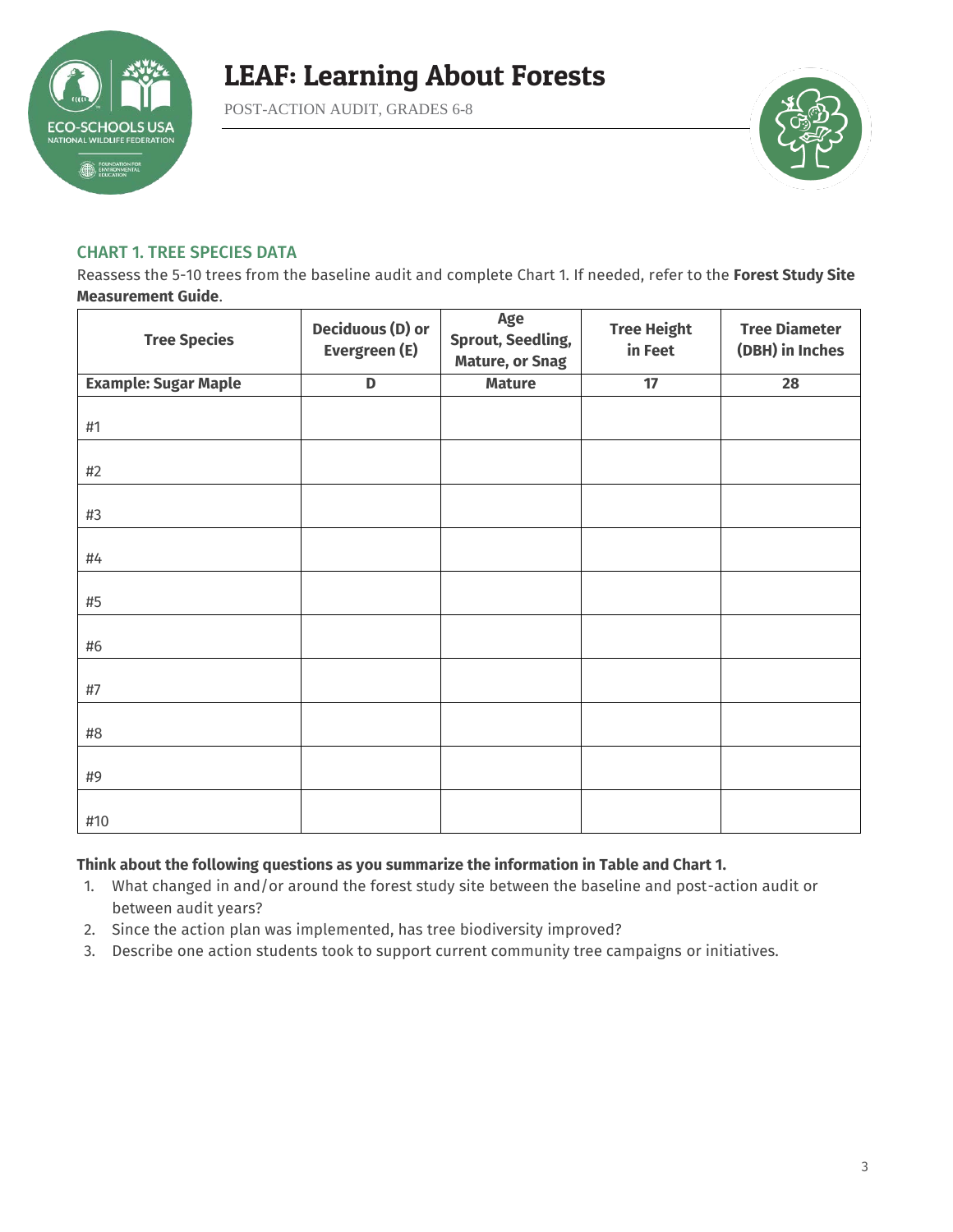

POST-ACTION AUDIT, GRADES 6-8



### TABLE 2. WEATHER

| Identify the season during which data is being collected.    | Summer OFall<br>) Winter ( ) Spring |
|--------------------------------------------------------------|-------------------------------------|
| Surface Ozone<br>Use ozone test strips for this measurement. | parts per billion (ppb)             |

### **Think about the following question as you summarize the data in Table 2.**

- 1. How is the season's weather different from the weather during the baseline audit?
- 2. What empirical evidence have trees provided that there has been a season change?
- 3. Have there been any extreme weather events since the baseline audit that impacted tree health, flood, drought, fire, hurricane, etc.? If yes, upload photographic evidence.
- 4. Describe the relationship between weather and forest health.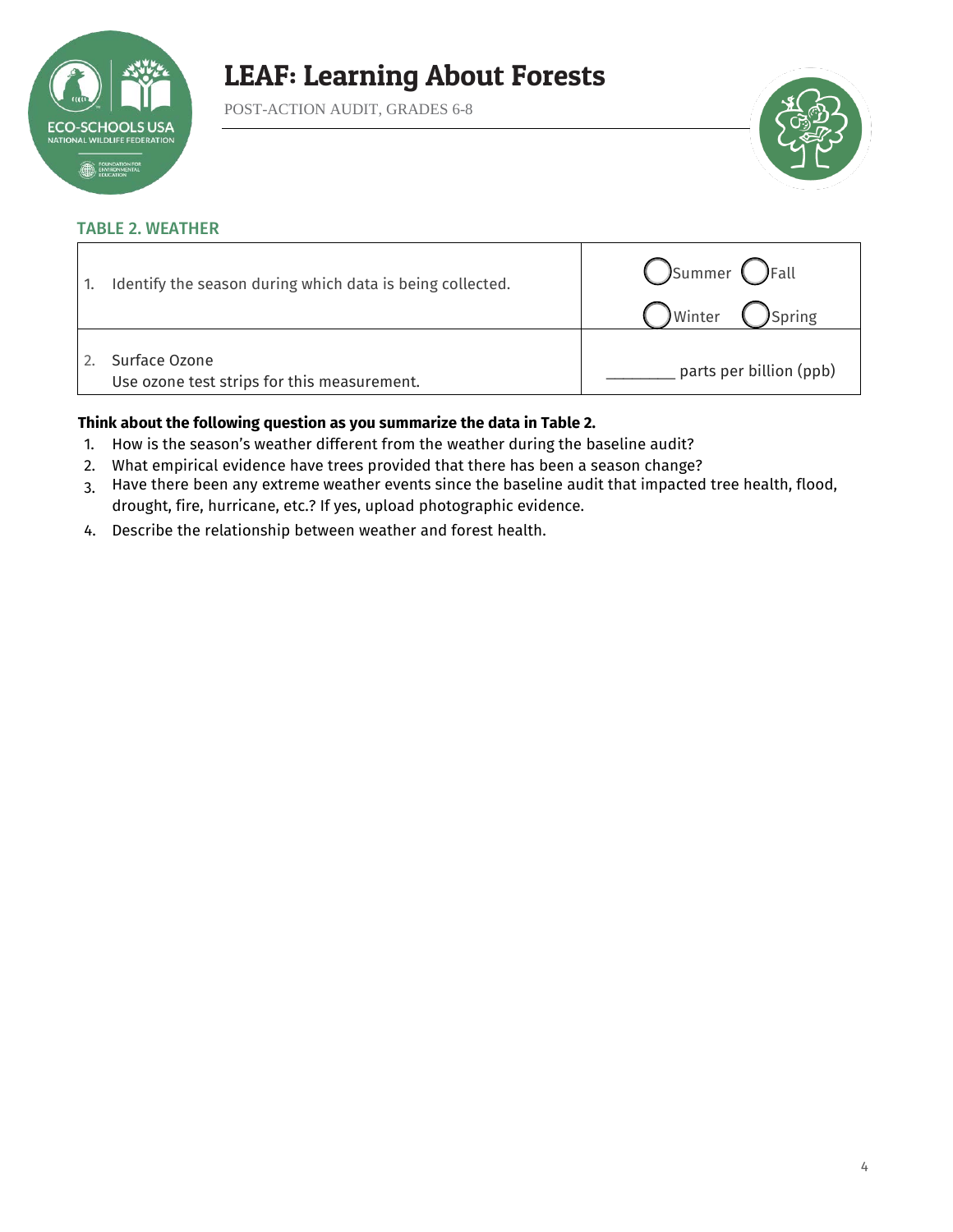

POST-ACTION AUDIT, GRADES 6-8



#### TABLE 3. WATER QUALITY

| Did students conduct baseline water quality tests?<br>1.<br>If yes, conduct the following water quality tests. |                                           |                   | Yes<br>No                              |
|----------------------------------------------------------------------------------------------------------------|-------------------------------------------|-------------------|----------------------------------------|
| 2.<br>рH                                                                                                       |                                           | 3.<br>Temperature |                                        |
| Test 1 ______ pH Level                                                                                         |                                           |                   |                                        |
| Test 2 ______ pH Level                                                                                         |                                           |                   |                                        |
| Test 3 ______ pH Level                                                                                         |                                           |                   | Test 3 $\degree$ F   $\degree$ C       |
| Acidic<br>$\bigcup$ Neutral                                                                                    | <b>Basic</b>                              |                   |                                        |
| Conductivity<br>4.                                                                                             | 5. Alkalinity                             |                   | 6. Dissolved Oxygen                    |
| Test $1 \_\_\_\mu$ µS/cm                                                                                       | Test $1$ _______ CaCO <sub>3</sub> mg/L   |                   | Test $1 \_\_\_$ mg/L                   |
| Test $2 \angle \qquad \qquad \mu$ S/cm                                                                         | Test $2 \_\_\_\_\$ CaCO <sub>3</sub> mg/L |                   | Test $2 \underline{\hspace{1cm}}$ mg/L |
| Test $3 \mu S/cm$                                                                                              | Test $3$ _______ CaCO <sub>3</sub> mg/L   |                   | Test $3 \qquad mg/L$                   |
| 7. Transparency - Choose method A or B.                                                                        |                                           |                   |                                        |
| A1. Secchi disk - distance from observer to:                                                                   |                                           |                   |                                        |
| Test 1 _____ m water surface   _____ m where disk disappears   _____ m where disk reappears                    |                                           |                   |                                        |
| Test 2 _____ m water surface   _____ m where disk disappears   _____ m where disk reappears                    |                                           |                   |                                        |
| Test 3 _____ m water surface   _____ m where disk disappears   _____ m where disk reappears                    |                                           |                   |                                        |
| A2. Secchi disk reaches the bottom and does not disappear - distance from observer to:                         |                                           |                   |                                        |
| Test 1 ______ m to water surface   _____ m depth to the bottom of the water site                               |                                           |                   |                                        |
| Test 2 _____ m to water surface   _____ m depth to the bottom of the water site                                |                                           |                   |                                        |
| Test 3 _____ m to water surface   _____ m depth to the bottom of the water site                                |                                           |                   |                                        |
| <b>Transparency Tube</b><br>В.                                                                                 |                                           |                   |                                        |
| Tube test 1 _____ cm or _____ greater than depth of transparency tube.                                         |                                           |                   |                                        |
| Tube test 2 cm or greater than depth of transparency tube.                                                     |                                           |                   |                                        |
| Tube test 3 _____ cm or _____ greater than depth of transparency tube.                                         |                                           |                   |                                        |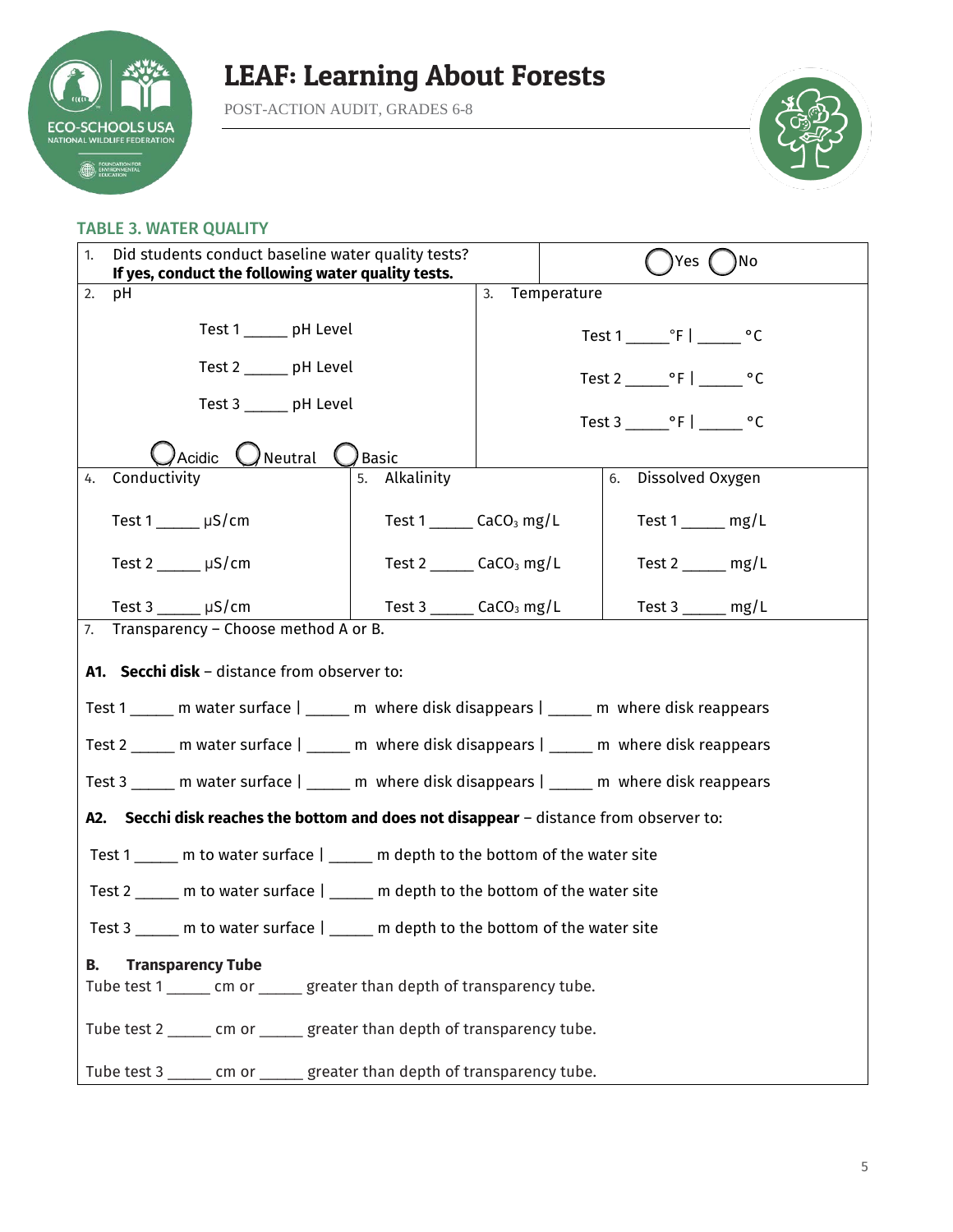

POST-ACTION AUDIT, GRADES 6-8



### TABLE 4. SOIL QUALITY

| Soil Temperature<br>1.                                  |                             | Soil pH<br>2.          |                                                                                                                   |  |
|---------------------------------------------------------|-----------------------------|------------------------|-------------------------------------------------------------------------------------------------------------------|--|
| At 5 cm<br><b>At 10 cm</b>                              |                             |                        | Test 1 ______ pH Level                                                                                            |  |
| $\degree$ F   $\degree$ C                               | $\degree$ F $\degree$ C     |                        | Test 2 ______ pH Level                                                                                            |  |
| $\degree$ F   $\degree$ C                               | $\circ$ F  <br>$^{\circ}C$  | Test 3 ______ pH Level |                                                                                                                   |  |
| $\degree$ F $\degree$ C                                 | $\circ$ F  <br>$^{\circ}$ C |                        | $\bigcirc$ Acidic $\bigcirc$ Neutral $\bigcirc$ Basic                                                             |  |
| Nitrogen (N)<br>3.                                      | 4. Phosphorus (P)           |                        | 5. Potassium (K)                                                                                                  |  |
| Test 1 $\bigcirc$ Low $\bigcirc$ Medium $\bigcirc$ High |                             |                        | Test 1 $\bigcirc$ Low $\bigcirc$ Medium $\bigcirc$ High   Test 1 $\bigcirc$ Low $\bigcirc$ Medium $\bigcirc$ High |  |
| Test 2 $\bigcup$ Low $\bigcirc$ Medium $\bigcirc$ High  |                             |                        | Test 2 Low $\bigcirc$ Medium $\bigcirc$ High   Test 2 Low $\bigcirc$ Medium $\bigcirc$ High                       |  |
| Test 3 Low $\bigcirc$ Medium $\bigcirc$ High            |                             |                        | Test 3 Low O Medium O High   Test 3 O Low O Medium O High                                                         |  |
| 6. Soil Texture                                         | 7. Soil Consistence         |                        | 8. Soil Color                                                                                                     |  |
| Sandy<br>Clay                                           | hard                        | loose                  | dark light<br>А.                                                                                                  |  |
| Silt<br>Loam                                            | firm                        | plastic and sticky     | <b>B.</b><br>brown with yellow hues                                                                               |  |
|                                                         |                             |                        | brown with grey hues                                                                                              |  |
|                                                         |                             |                        | brown with green hues                                                                                             |  |
|                                                         |                             |                        | brown with blue hues                                                                                              |  |

### **Think about the following questions as you summarize the data in Table 4.**

- 1. Review why it is important to observe and test water and soil quality near tree systems?
- 2. Is there a significant difference in water and/or soil quality since conducting the baseline audit? Explain.
- 3. How are water, soil and tree health connected?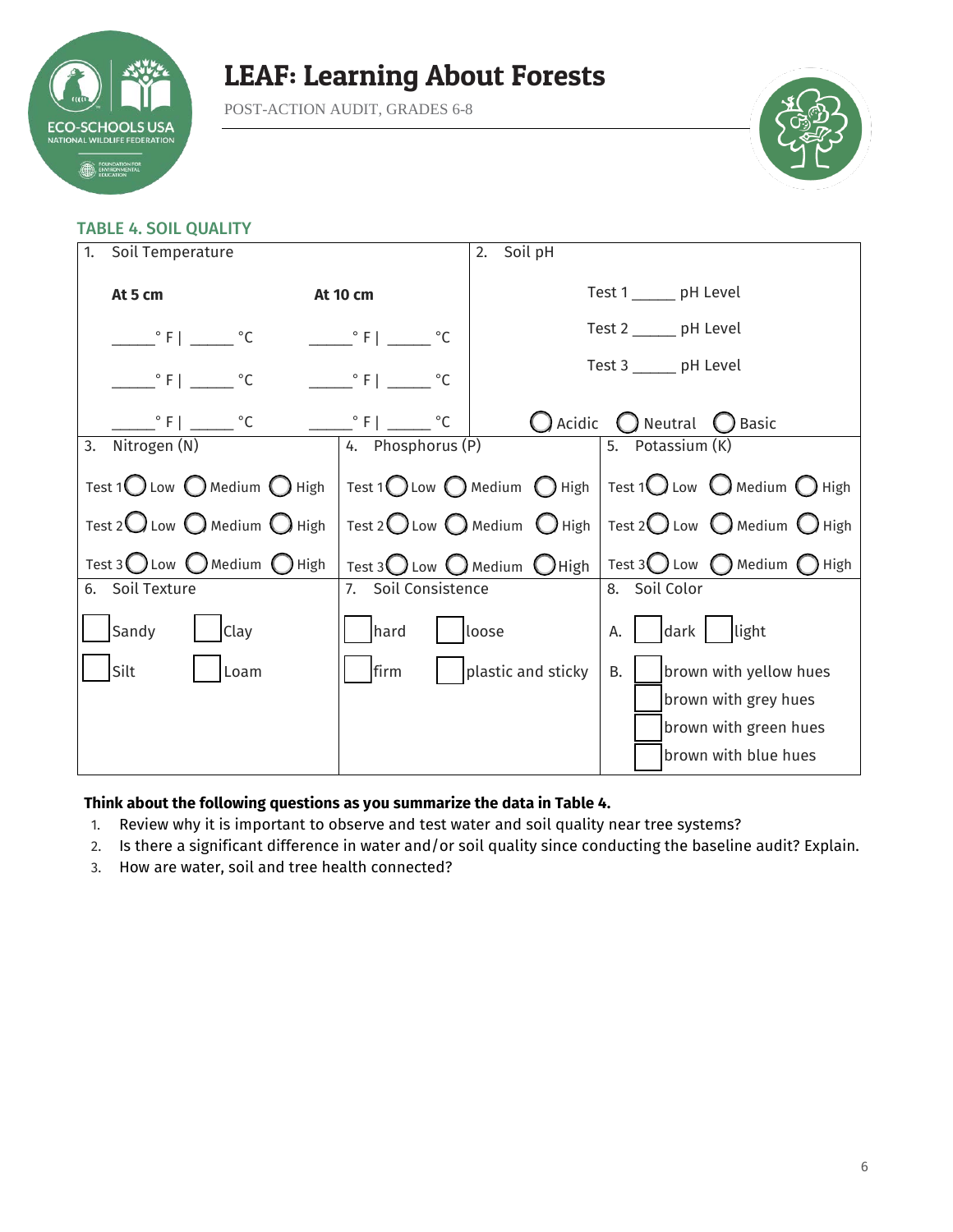

POST-ACTION AUDIT, GRADES 6-8



Consider contacting a local non-profit, business, government agency, college or university. Their involvement is a great way to connect to the community, inspire students, demonstrate career possibilities and share resource expertise. If you cannot conduct a study in the field please determine the best way to gather data, i.e. a phone call, an email or ideally a virtual conferencing tool with someone who works as a forester, forest ecologist, landscape architect, park planner, volunteer, etc. Contact your state forest service office for resource specialist contacts, resources or recommendations.

Invite parents and community members to participate in the auditing process. Students can take on the role of educator by working with volunteers on citizen science. This experience is a great way to build community.

| 1. | Are there animals present at the forest study site?                                                                                 |                                                                      |
|----|-------------------------------------------------------------------------------------------------------------------------------------|----------------------------------------------------------------------|
| 2. | Did students see animals in the following families?<br>Check all that apply, then fill in Chart 2. Wildlife-Animal<br>Observations. | mammals<br>birds<br>insects<br>reptiles<br>amphibians                |
| 3. | Did you observe other plant types at the study site?                                                                                | Nο<br>'es                                                            |
| 4. | Did students see plants from the following groups? Check all that<br>apply, then fill in Chart 3. Wildlife-Plant Observations.      | bushes<br>grasses<br>wildflowers<br>ferns<br>other (fungi)<br>mosses |

### TABLE 5. WILDLIFE - GENERAL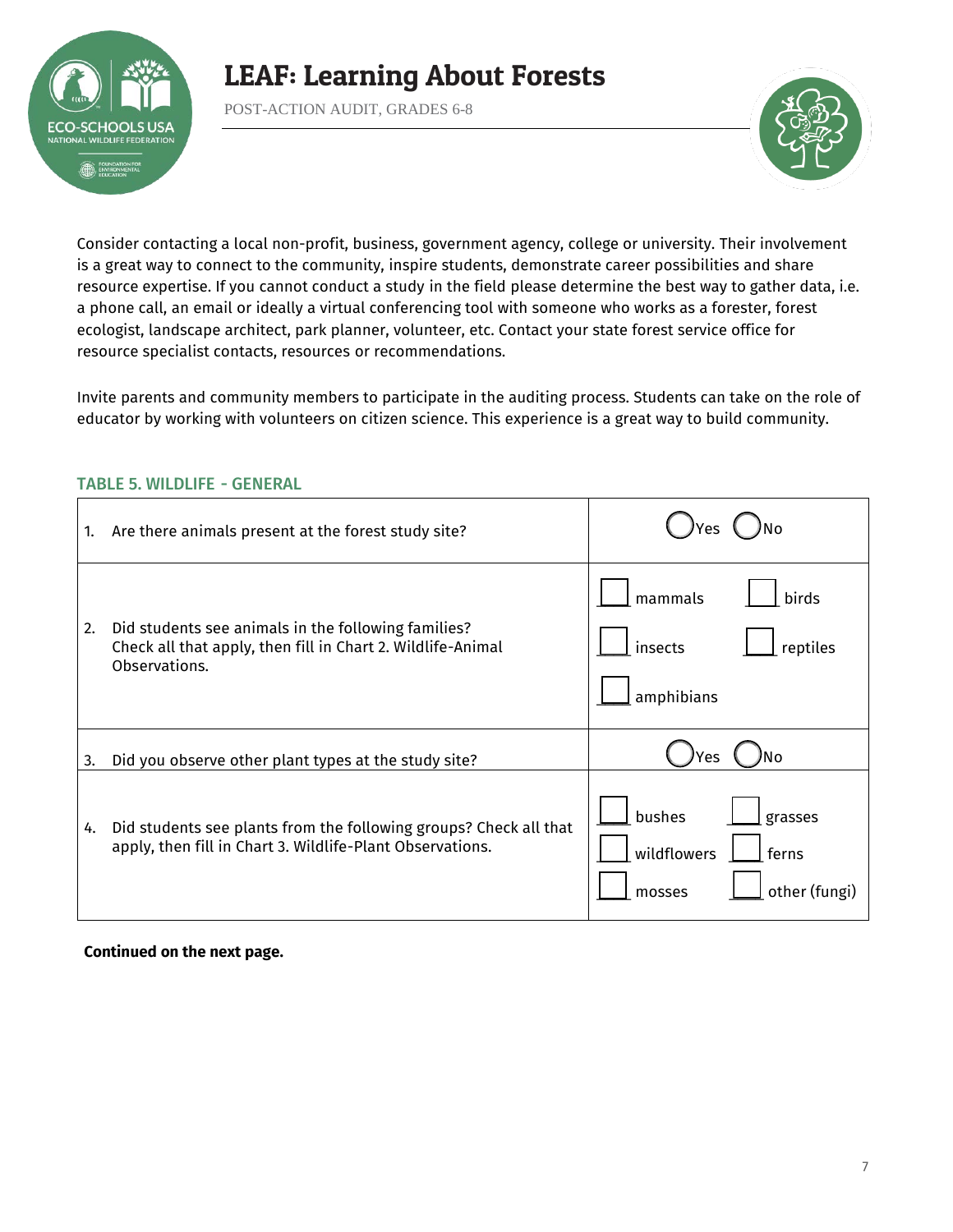

POST-ACTION AUDIT, GRADES 6-8



### CHART 2. WILDLIFE – ANIMAL OBSERVATIONS

Allow students opportunities to practice identifying what wildlife species they are observing. For example, is the bird a Robin or a Black-throated blue warbler? Is the squirrel a rea or a gray squirrel? Often the type of wildlife you find in the study site will help to define the health and the type of forest.

| <b>Birds, Mammals,</b> | # of            | <b>Animal Evidence</b>   |                                                 |
|------------------------|-----------------|--------------------------|-------------------------------------------------|
| Insects, Reptiles,     | <b>Animals</b>  | (tracks, burrows, nests, | <b>Other Notes</b>                              |
| <b>Amphibians</b>      | <b>Observed</b> | droppings, etc.)         |                                                 |
| <b>Example:</b>        | 5               | One nest                 | Nest had a broken egg, made up of pine needles, |
| <b>Birds</b>           |                 |                          | feathers and leaf litter                        |
|                        |                 |                          |                                                 |
|                        |                 |                          |                                                 |
|                        |                 |                          |                                                 |
|                        |                 |                          |                                                 |
|                        |                 |                          |                                                 |
|                        |                 |                          |                                                 |
|                        |                 |                          |                                                 |
|                        |                 |                          |                                                 |
|                        |                 |                          |                                                 |
|                        |                 |                          |                                                 |
|                        |                 |                          |                                                 |
|                        |                 |                          |                                                 |
|                        |                 |                          |                                                 |
|                        |                 |                          |                                                 |
|                        |                 |                          |                                                 |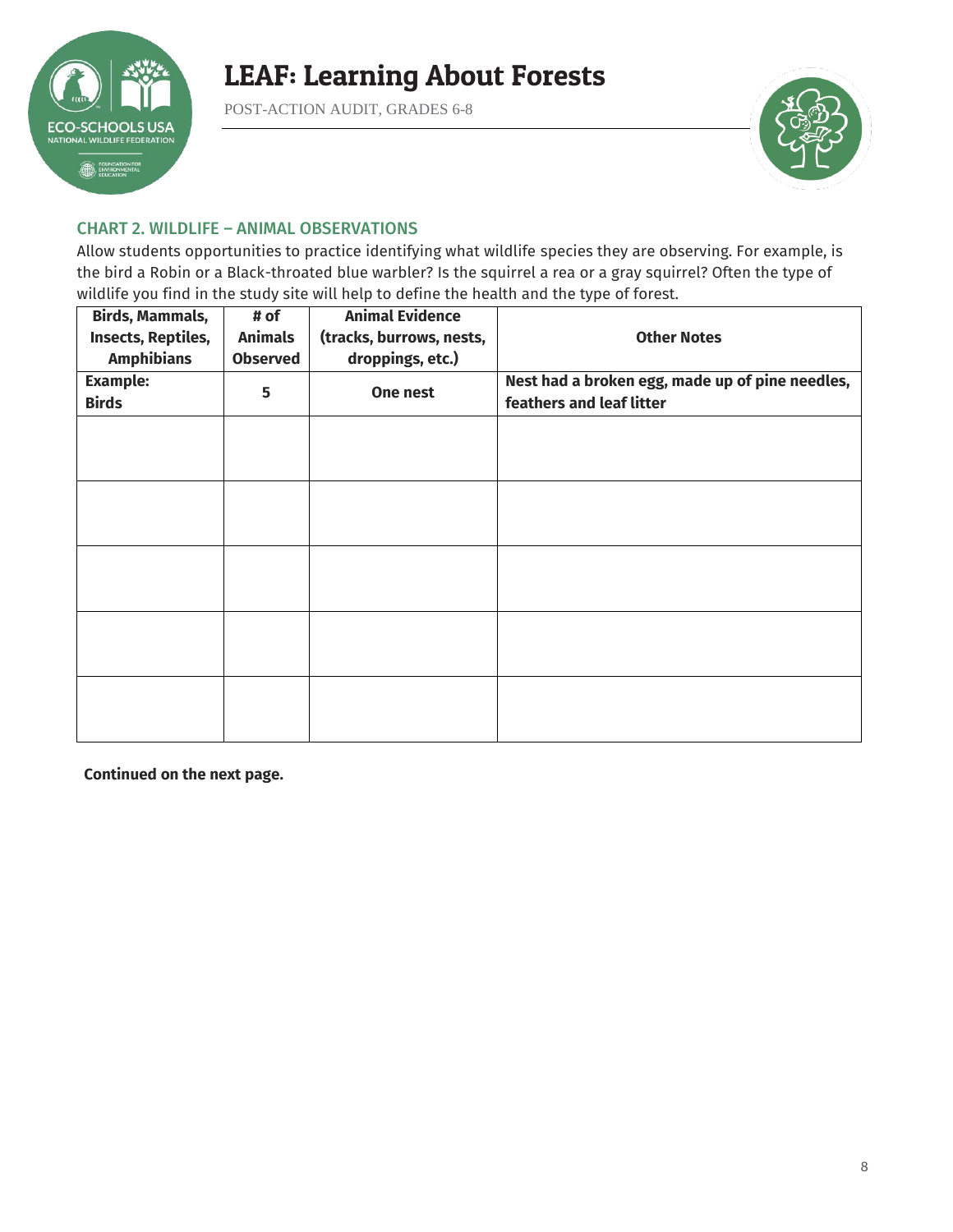

POST-ACTION AUDIT, GRADES 6-8



#### CHART 3. WILDLIFE – PLANT OBSERVATIONS

| <b>Ground Cover</b>        |                                | <b>Estimate the Amount</b>     |
|----------------------------|--------------------------------|--------------------------------|
| (plant life on the ground) | <b>Species or Description</b>  | <b>Found at the Study Site</b> |
|                            |                                | (a lot, some, a little)        |
|                            | <b>Example: Blackberries</b>   | a lot                          |
|                            |                                |                                |
|                            |                                |                                |
| <b>Bushes</b>              |                                |                                |
|                            |                                |                                |
|                            |                                |                                |
|                            | <b>Example: Woodland Sedge</b> | some                           |
|                            |                                |                                |
|                            |                                |                                |
| <b>Grasses</b>             |                                |                                |
|                            |                                |                                |
|                            |                                |                                |
|                            | <b>Example: White Trillium</b> | a little                       |
|                            |                                |                                |
|                            |                                |                                |
| <b>Wildflowers</b>         |                                |                                |
|                            |                                |                                |
|                            |                                |                                |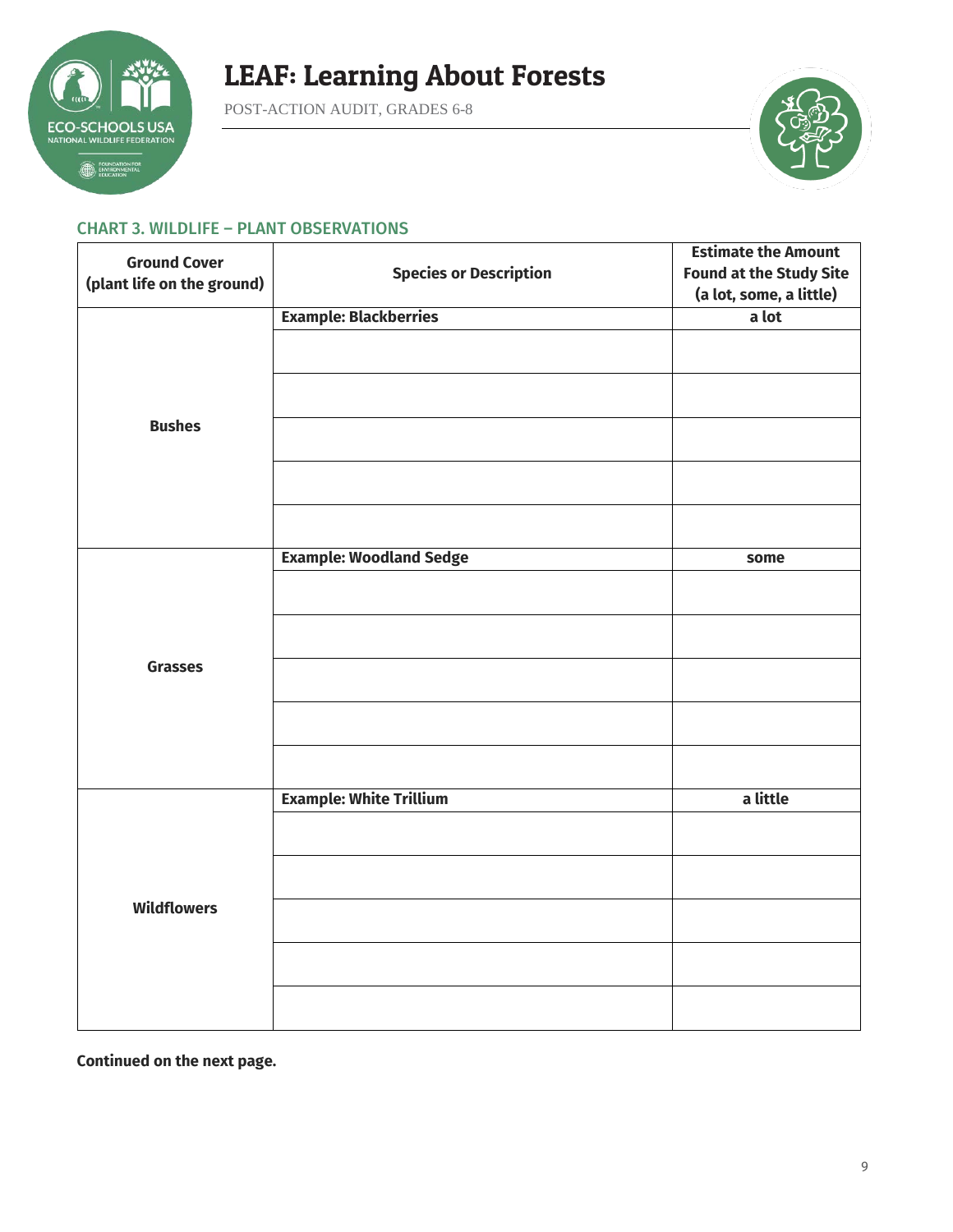

POST-ACTION AUDIT, GRADES 6-8



### CHART 3. WILDLIFE – PLANT OBSERVATIONS, CONTINUED

| <b>Ground Cover</b>        |                                   | <b>Estimate the Amount</b>     |
|----------------------------|-----------------------------------|--------------------------------|
| (plant life on the ground) | <b>Species or Description</b>     | <b>Found at the Study Site</b> |
|                            |                                   | (a lot, some, a little)        |
|                            | <b>Example: Maidenhair</b>        | some                           |
|                            |                                   |                                |
|                            |                                   |                                |
| <b>Ferns</b>               |                                   |                                |
|                            |                                   |                                |
|                            |                                   |                                |
|                            | <b>Example: White-Tipped Moss</b> | a lot                          |
|                            |                                   |                                |
|                            |                                   |                                |
| <b>Mosses</b>              |                                   |                                |
|                            |                                   |                                |
|                            |                                   |                                |
|                            | <b>Example: Oyster Mushroom</b>   | some                           |
|                            |                                   |                                |
|                            |                                   |                                |
| <b>Other (Fungi)</b>       |                                   |                                |
|                            |                                   |                                |
|                            |                                   |                                |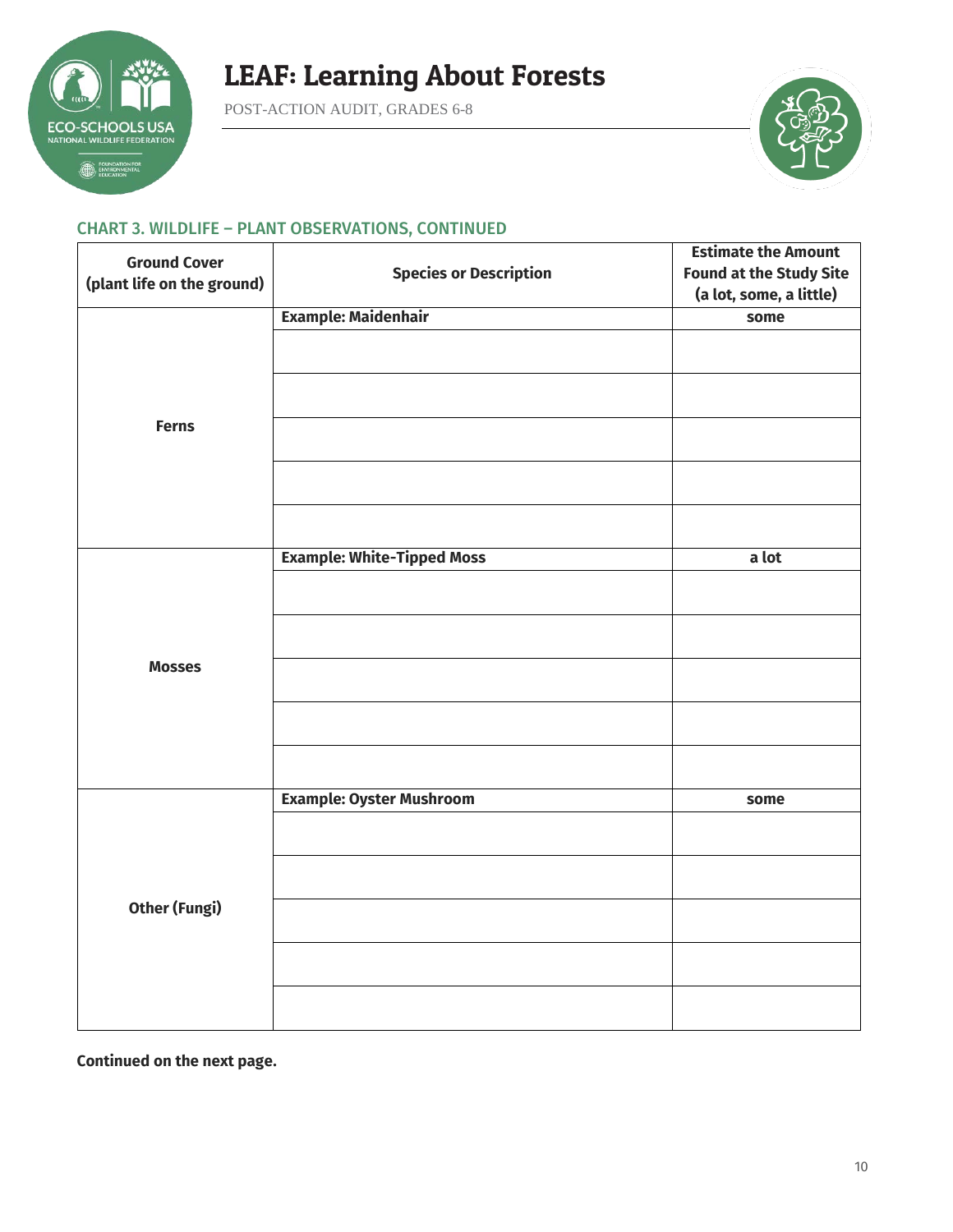

POST-ACTION AUDIT, GRADES 6-8



### **Think about the following questions as you summarize the information in Table 5 and Charts 2 and 3.**

- 1. How have student's ability to make observations and identify plants and animals changed from the baseline audit?
- 2. Have the quantity of wildlife or variety of wildlife improved since implementing the team/class action plan?
- 3. If the team/class worked with an agency to support conservation efforts of a specific, threatened or endangered species, please elaborate.
- 4. Describe one action students took to improve wildlife habitat at the forest study site.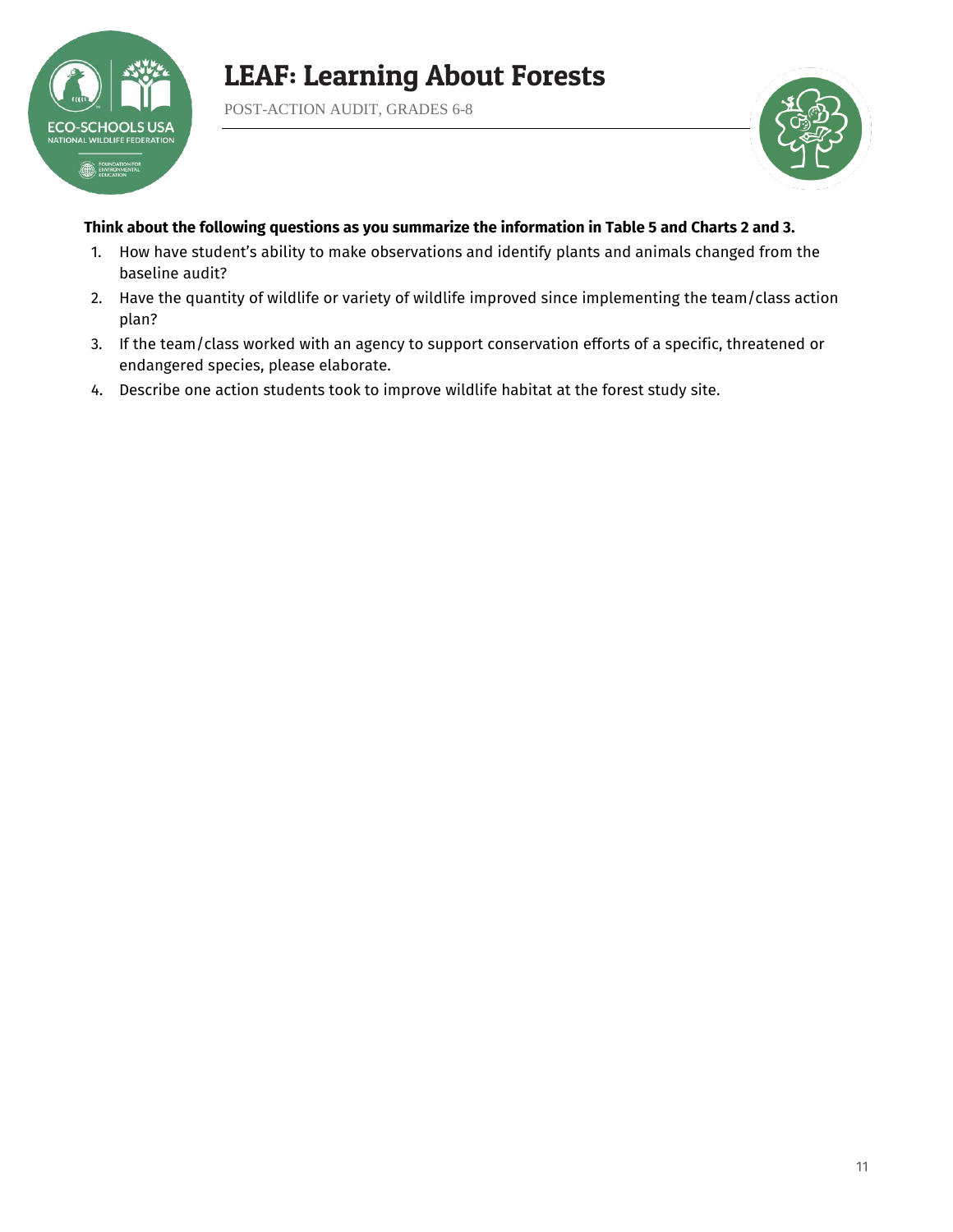

POST-ACTION AUDIT, GRADES 6-8



### TABLE 6. TREE WORTH

Use the *i-Tree MyTree Calculator*, [https://mytree.itreetools.org/#/,](https://mytree.itreetools.org/#/) to collect the data below. Some data will be used as metrics for your school's Eco-Schools USA Dashboard.

Use the information from Chart 1 to begin populating the table below. Next input the requested data into the online calculator at *i-Tree MyTree Calculator*. If you would like to provide data for more trees or you would like to calculate multiple trees for a species, please enter the information into an Excel spreadsheet or other document and submit as evidence when applying for an Eco-Schools award.

| <b>Tree Species</b>                    | <b>Tree</b><br><b>Diameter</b> in<br>Inches (in.) | <b>Land Use</b> | <b>Stormwater</b><br><b>Runoff</b><br><b>Avoided in</b><br>Gallons (gal.) | Annual CO <sub>2</sub><br><b>Sequestered</b><br>in Pounds<br>(lbs.) | <b>Annual</b><br><b>Overall Tree</b><br><b>Benefit in</b><br>Dollars (\$) |
|----------------------------------------|---------------------------------------------------|-----------------|---------------------------------------------------------------------------|---------------------------------------------------------------------|---------------------------------------------------------------------------|
| <b>Example:</b><br><b>Single Maple</b> | 12                                                | Park/Vacant     | 203                                                                       | 14                                                                  | \$2                                                                       |
|                                        |                                                   |                 |                                                                           |                                                                     |                                                                           |
|                                        |                                                   |                 |                                                                           |                                                                     |                                                                           |
|                                        |                                                   |                 |                                                                           |                                                                     |                                                                           |
|                                        |                                                   |                 |                                                                           |                                                                     |                                                                           |
|                                        |                                                   |                 |                                                                           |                                                                     |                                                                           |
| <b>TOTALS</b>                          |                                                   |                 |                                                                           |                                                                     |                                                                           |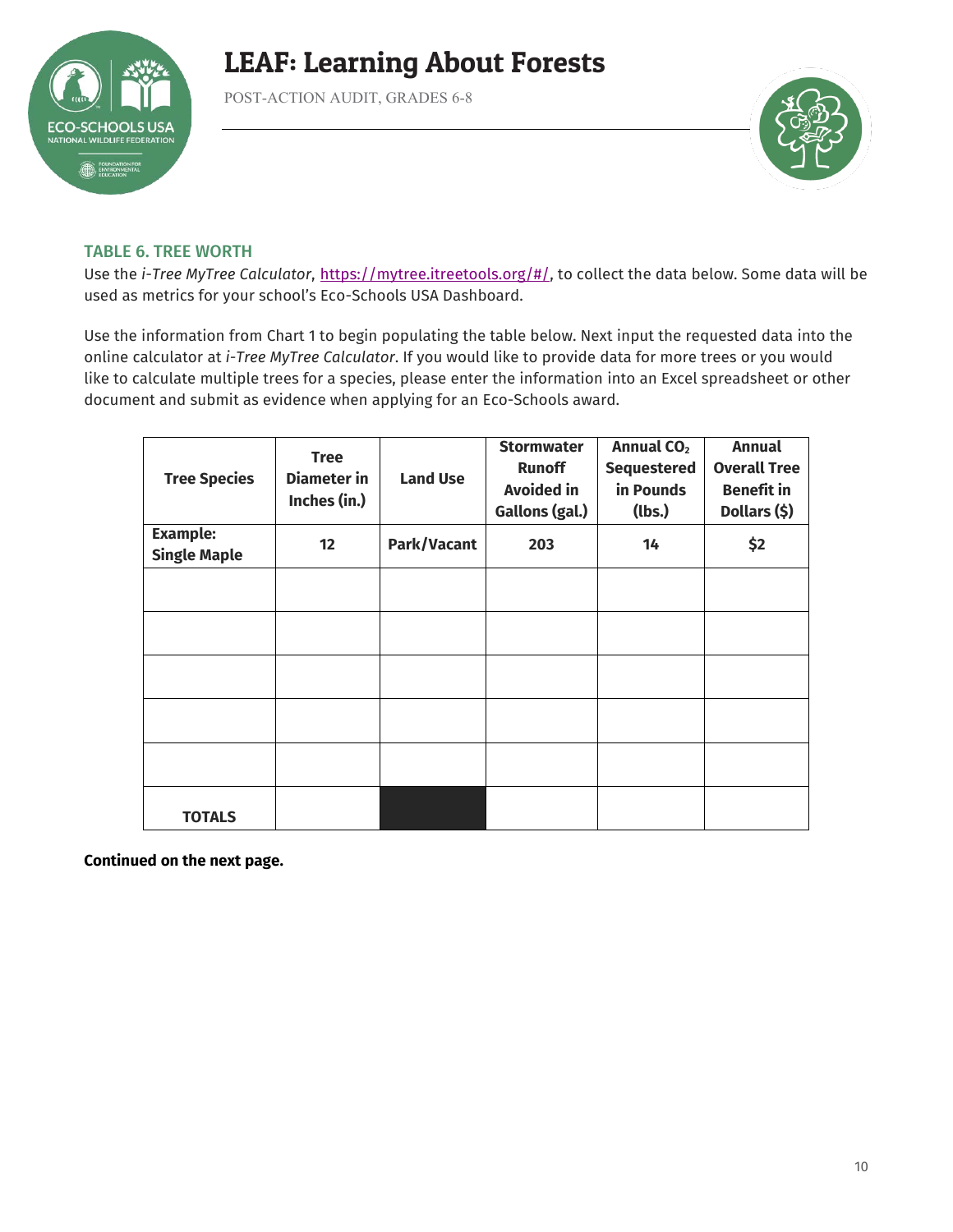

POST-ACTION AUDIT, GRADES 6-8



#### **Think about the following questions as you summarize the information in Table 6.**

- 1. Have there been changes between the baseline and post-action audit data? Explain.
- 2. Were any trees lost? If yes, how much was lost in gallons of water, kilowatt hours saved, pounds of  $CO<sub>2</sub>$ sequestered and total dollars.
- 3. How do trees in a community or forest impact sustainable development? Keep in mind the three dimensions, social, economic and environmental.
- 4. How have student attitudes toward trees changed?
- 5. What did students learn about the historical relationship communities and indigenous peoples had and continue to have with trees?
- 6. Describe one action students took to support current conservation efforts in the area/region.